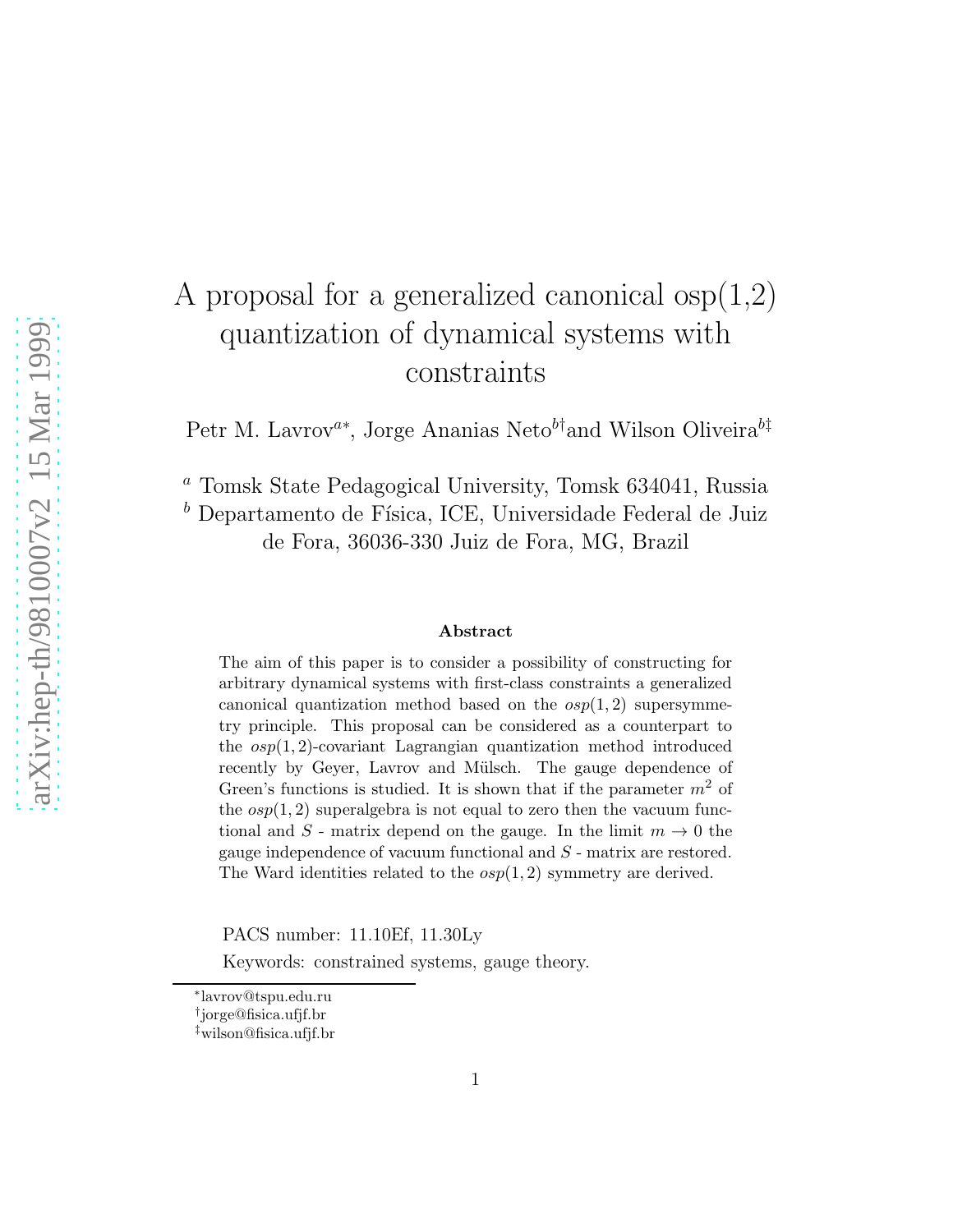#### 1 Introduction

The canonical version of extended BRST formalism [\[1, 2, 3](#page-9-0)] is intended, in principle, to quantize dynamical systems with constraints. This method is based on a special type of Hamiltonian that possesses, simultaneously, the so-called BRST and anti-BRST global symmetries. These requirements can be implemented by using the global symplectic group  $Sp(2)$ , in which the generators of BRST and anti-BRST transformations turn out to form a doublet of the  $Sp(2)$ -group.

The study of [\[4\]](#page-9-0) has proposed the so-called  $osp(1, 2)$ -covariant Lagrangian quantization. This quantization method is based on a supergroup, which is larger than the extended BRST supergroup applied in papers[[5, 6](#page-9-0), [7](#page-9-0)], and which allows a natural procedure of including massive terms, needed to circumvent possible infrared singularities arising in the process of subtracting ultraviolet divergences, in a manner avoiding the breaking of extended BRST symmetry.

Further development of quantization procedures in the spirit of papers [[8](#page-10-0), [9, 10](#page-10-0)] and[[1](#page-9-0), [2, 3\]](#page-9-0) makes it possible to formulate the rules of generalized canonical quantization based on the global orthosymplectic supergroup  $osp(1, 2)$ . Thus, the present paper should be considered as a canonical counterpart of the Lagrangian method of  $osp(1, 2)$ -covariant quantization [\[4](#page-9-0)]. We will be concerned in a possibility of developing a consistent scheme of generalized canonical quantization, omitting so far all proofs of existence theorems.

In the phase space of arbitrary canonical variables  $(P_A, Q^A)$  we apply the usual definition of the Poisson superbracket

$$
\{G, F\} = \frac{\delta G}{\delta Q^A} \frac{\delta F}{\delta P_A} - \frac{\delta F}{\delta Q^A} \frac{\delta G}{\delta P_A} (-1)^{\epsilon(G)\epsilon(F)},\tag{1}
$$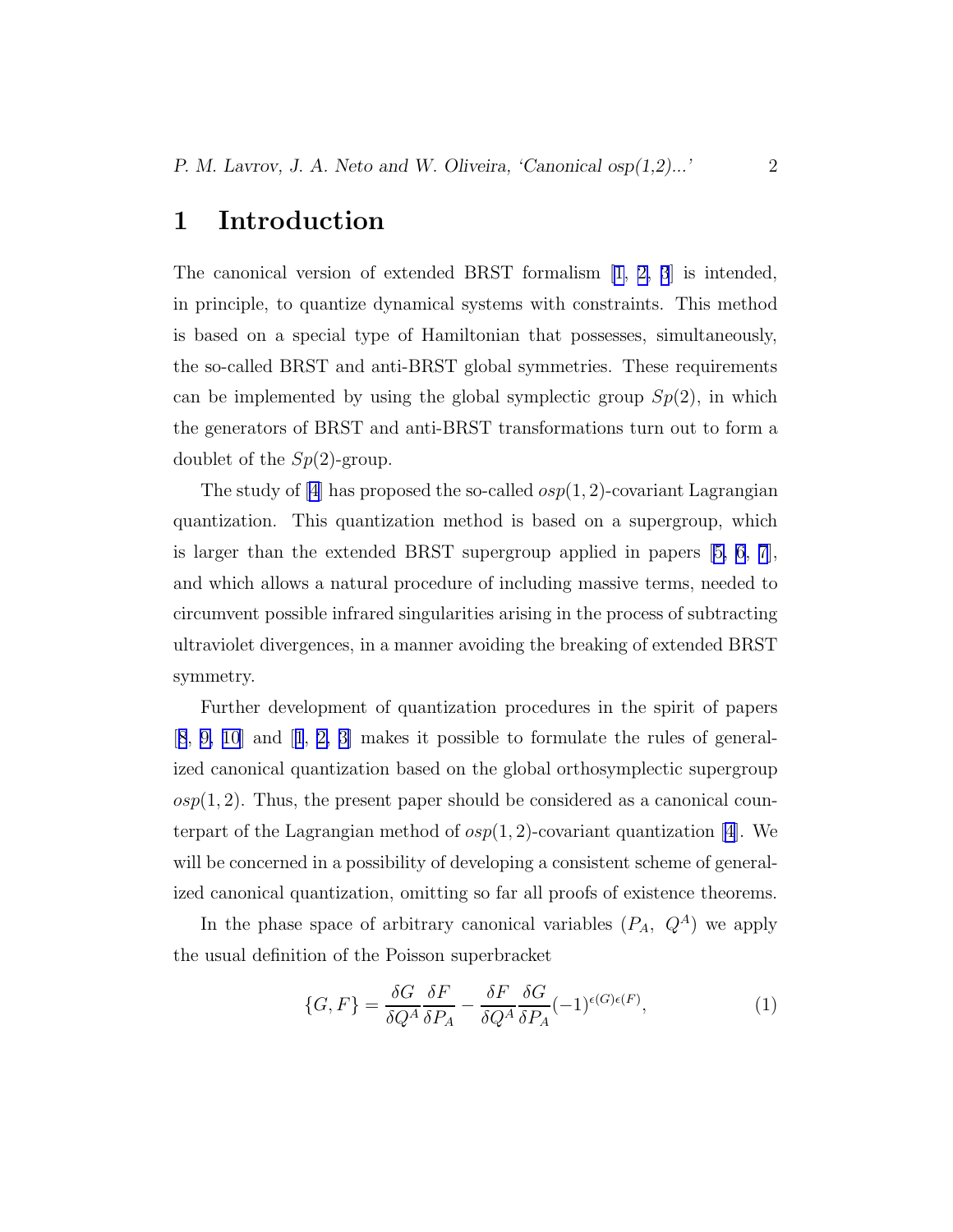where  $\epsilon(G)$  is the Grassmann parity of a quantity G. The Grassmann parities of the momenta  $P_A$  coincide with those of the corresponding coordinates  $Q^A$ :  $\epsilon(P_A) = \epsilon(Q^A) = \epsilon_A.$ 

The Poisson superbracket (1) possesses the following properties:

$$
\epsilon({G, F}) = \epsilon(G) + \epsilon(F),\tag{2}
$$

$$
\{G, F\} = -(-1)^{\epsilon(G)\epsilon(F)} \{F, G\},\tag{3}
$$

$$
\{\{G, F\}, H\}(-1)^{\epsilon(G)\epsilon(H)} + cycle(G, F, H) \equiv 0.
$$
\n<sup>(4)</sup>

The above relation is the Jacobi identity for the Poisson superbracket. In Eq.(1) and henceforth, derivatives with respect to the coordinates are always understood as acting from the right, and those with respect to the momenta, as acting from the left.

The paper is organized as follows. In Section II we discuss the general features of canonical  $osp(1, 2)$  quantization, including the construction of a unitarizing Hamiltonian invariant under the extended BRST and  $Sp(2)$ transformations. Section III is devoted to the question of gauge dependence and Ward identities. Conclusions are given in Section IV.

## 2 Canonical osp(1,2) quantization

Let us consider a dynamical system described by a Hamiltonian  $H_0 =$  $H_0(p_i, q^i)$ ,  $\epsilon(H_0) = 0$ , in the phase space of initial canonical variables  $(p_i, q^i), i = 1, 2, \ldots, n, \epsilon(p_i) = \epsilon_i$  as well as by a set of first-class constraints  $T_{\alpha_0} = T_{\alpha_0}(p_i, q^i), \ \alpha_0 = 1, 2, \ldots, m < 2n$ , with Grassmann parities  $\epsilon(T_{\alpha_0}) = \epsilon_{\alpha_0}$ . The following involution relations hold true:

$$
\{T_{\alpha_0}, T_{\beta_0}\} = T_{\gamma_0} U_{\alpha_0 \beta_0}^{\gamma_0}, \tag{5}
$$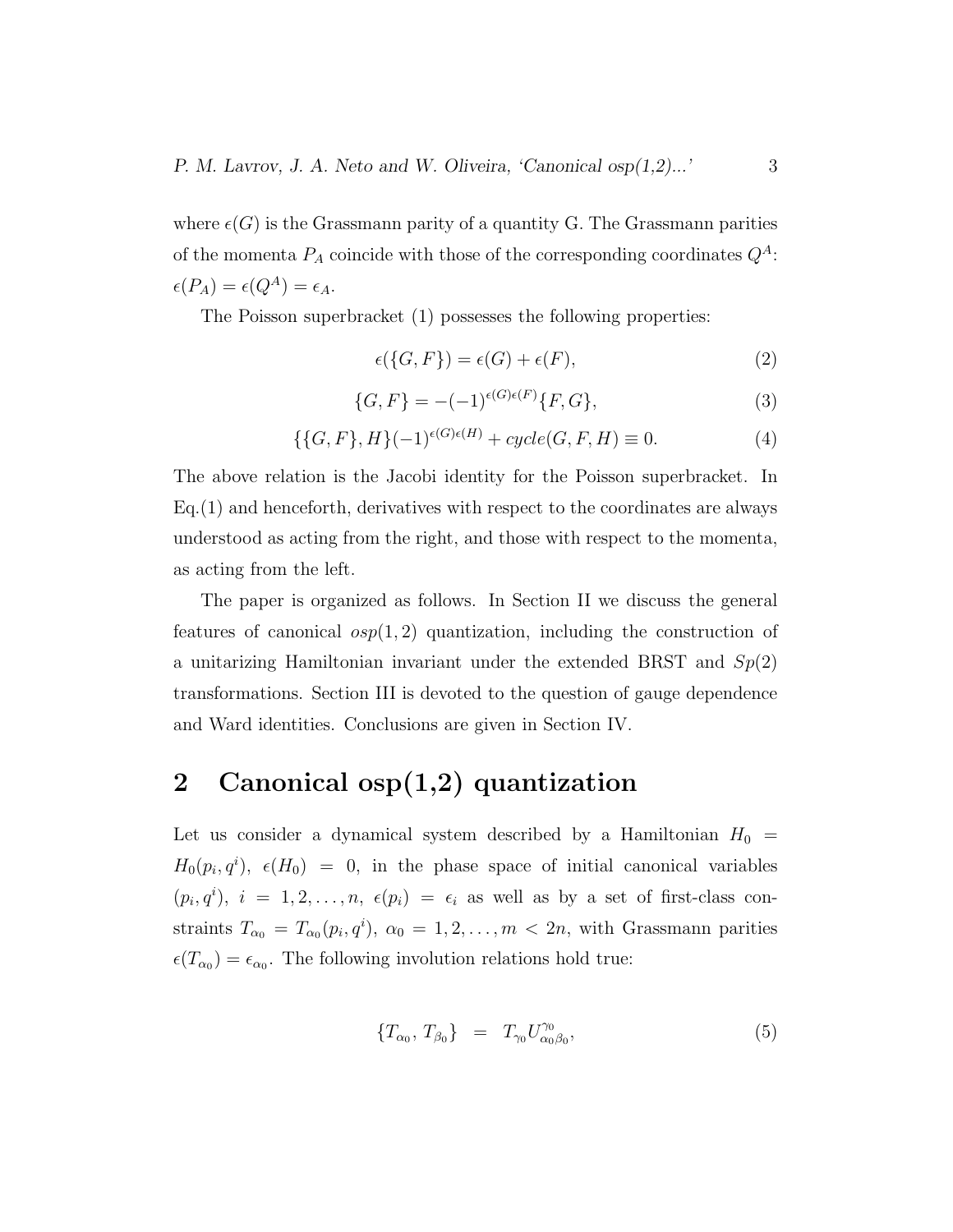P. M. Lavrov, J. A. Neto and W. Oliveira, 'Canonical  $osp(1,2)...$ ' 4

$$
\{H_0, T_{\alpha_0}\} = T_{\beta_0} V_{\alpha_0}^{\beta_0}, \tag{6}
$$

where the structure functions  $U_{\alpha_0}^{\gamma_0}$  $\gamma_{\alpha_0\beta_0}^{\gamma_0}$  possess the properties of generalized antisymmetry  $U_{\alpha_0\beta_0}^{\gamma_0} = -(-1)^{\epsilon_{\alpha_0}\epsilon_{\beta_0}} U_{\beta_0}^{\gamma_0}$ .γ0<br>β0α0 ·

Let us introduce an extended phase space  $\Gamma$  parametrized by the following canonical variables:

$$
\Gamma = (P_A, Q^A) = (p_i, q^i; \mathcal{P}_{\alpha_0 a}, C^{\alpha_0 a}, a = 1, 2; \cdots)
$$
  

$$
\epsilon(P_A) = \epsilon(Q^A) = \epsilon_A, \ \epsilon(\mathcal{P}_{\alpha_0 a}) = \epsilon_{\alpha_0} + 1,
$$
 (7)

where the dots stand for a set of possible additional auxiliary canonical variables (see  $[1, 2]$  $[1, 2]$ ). The explicit structure of the extended phase space  $(7)$ depends on the properties of the constraints  $T_{\alpha_0} = T_{\alpha_0}(p_i, q^i)$  of the initial dynamical system as well as on the existence of non-trivial solutions to the generating equations of the formalism. Here, we are not concerned in the explicit structure of  $\Gamma$ , as we will discuss only the most general features of the canonical  $osp(1, 2)$  quantization.

The key role in the canonical scheme of  $osp(1, 2)$  quantization belongs to the set of generating functions  $\Omega_m^a$ ,  $\Omega_\alpha$  and  $\mathcal{H}$ , with  $a = 1, 2; \alpha = 0, +, -;$  $\epsilon(\Omega_m^a) = 1$ ,  $\epsilon(\Omega_\alpha) = 0$  and  $\epsilon(\mathcal{H}) = 0$ . The functions  $\Omega_m^a$  and  $\Omega_\alpha$  satisfy the generating equations

$$
\{\Omega_{\alpha},\,\Omega_{\beta}\}\quad =\quad \epsilon_{\alpha\beta}^{\qquad\gamma}\Omega_{\gamma},\tag{8}
$$

$$
\{\Omega_{\alpha},\,\Omega_m^a\} \quad = \quad \Omega_m^b(\sigma_{\alpha})_b^{\ a},\tag{9}
$$

$$
\{\Omega_m^a, \Omega_m^b\} = -m^2(\sigma^\alpha)^{ab}\Omega_\alpha,\tag{10}
$$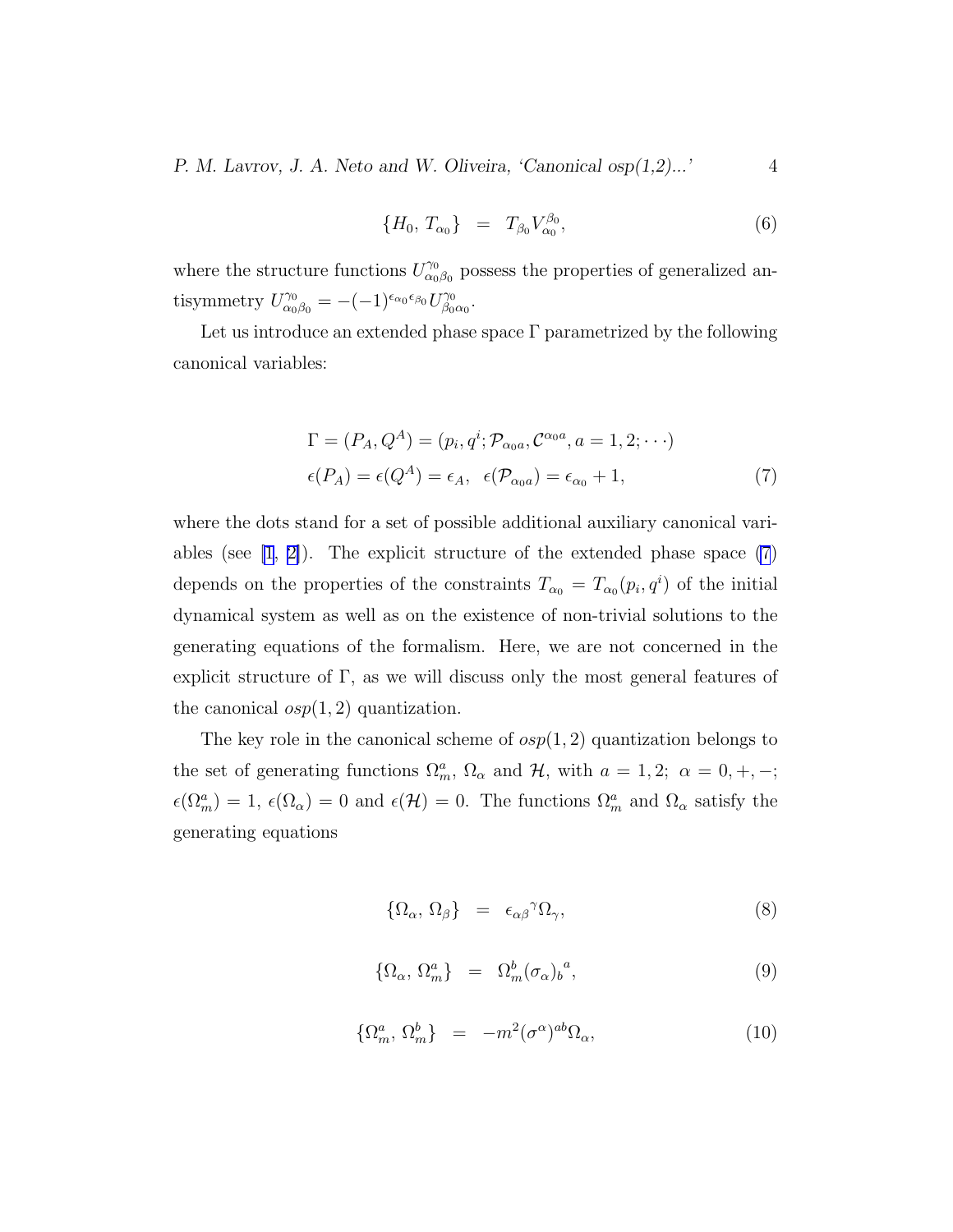<span id="page-4-0"></span>where  $m$  is a constant (mass) parameter,

$$
(\sigma^{\alpha})^{ab} = \epsilon^{ac} (\sigma^{\alpha})_c^{\ b} = (\sigma^{\alpha})^a{}_c \epsilon^{cb} = \epsilon^{ac} (\sigma^{\alpha})_{cd} \epsilon^{db}, \quad (\sigma^{\alpha})_a^{\ b} = -(\sigma^{\alpha})^b{}_a, \tag{11}
$$

while  $\sigma_{\alpha}$  generate the group of special linear transformations with the  $sl(2)$ algebra

$$
\sigma_{\alpha}\sigma_{\beta} = g_{\alpha\beta} + \frac{1}{2}\epsilon_{\alpha\beta\gamma}\sigma^{\gamma}, \quad \sigma^{\alpha} = g^{\alpha\beta}\sigma_{\beta}, \quad Tr(\sigma_{\alpha}\sigma_{\beta}) = 2g_{\alpha\beta},
$$

$$
g^{\alpha\beta} = \begin{pmatrix} 1 & 0 & 0 \\ 0 & 0 & 2 \\ 0 & 2 & 0 \end{pmatrix}, \quad g^{\alpha\gamma}g_{\gamma\beta} = \delta^{\alpha}_{\beta}, \tag{12}
$$

where  $\epsilon_{\alpha\beta\gamma}$  is the antisymmetric tensor  $\epsilon_{0+-} = 1$ . The algebra of functions  $(8), (9), (10)$  is isomorphic to the  $osp(1, 2)$ -superalgebra [\[11\]](#page-10-0). Here it should be noted that the right-hand side of (10) for  $m \neq 0$  is a generalization of theconventional extended BRST relations of the  $Sp(2)$ -formalism [[1, 2, 3\]](#page-9-0) (for earlier discussions of the extended BRST symmetry in the generalized canonical formalism, see also [\[12\]](#page-10-0)).

The functions  $\Omega_m^a$  and  $\Omega_\alpha$  should be considered as the generators of extended BRST and  $Sp(2)$  transformations, respectively. In its turn, the boson function  $H$  satisfies the generating equations

$$
\{\mathcal{H}, \,\Omega_{\alpha}\} = 0,\tag{13}
$$

$$
\{\mathcal{H},\,\Omega_m^a\}\quad =\quad 0.\tag{14}
$$

These equations can be interpreted as a requirement of invariance of  $\mathcal{H}$  under the transformations of the  $Sp(2)$  and extended BRST symmetries, respectively.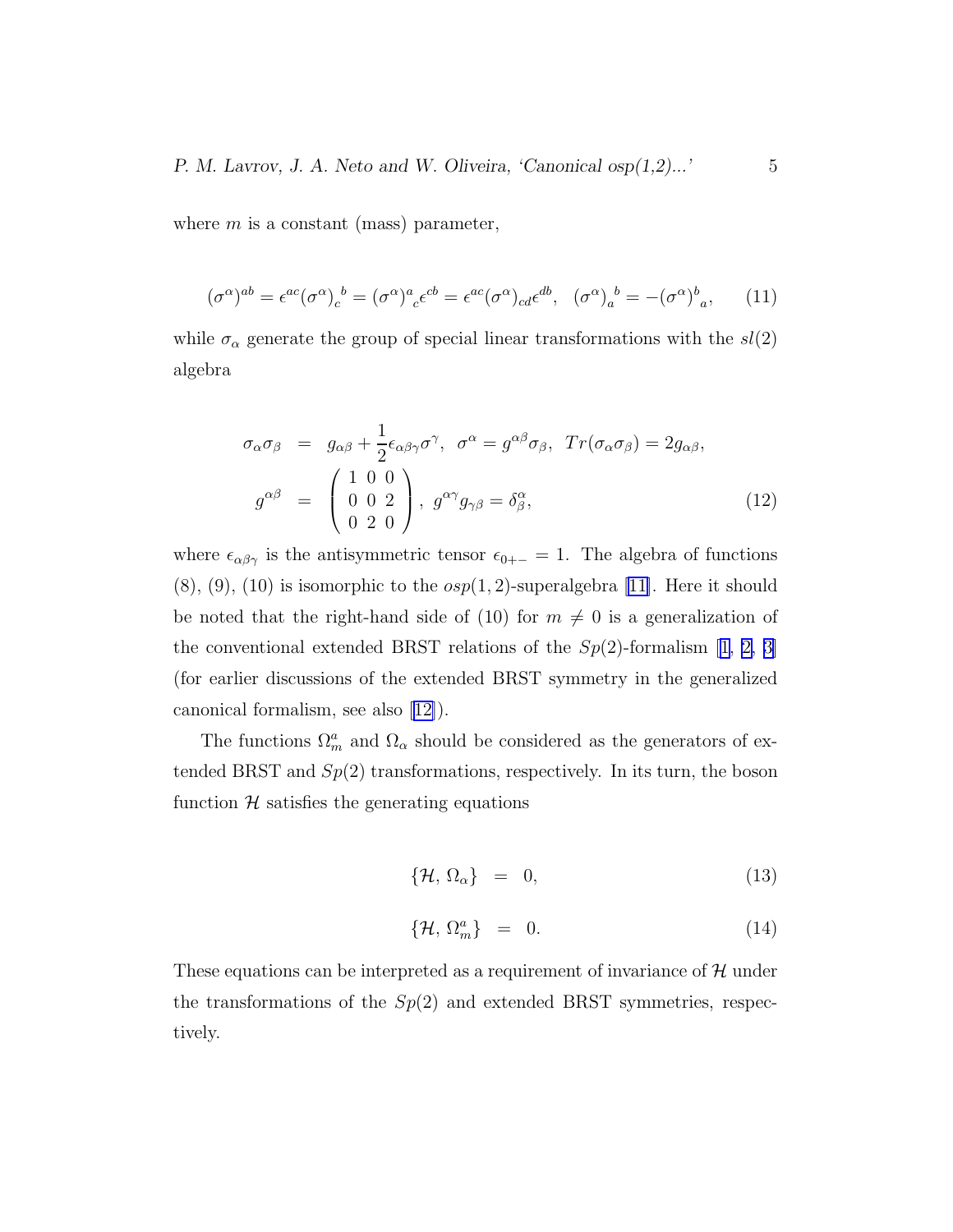<span id="page-5-0"></span>We shall now determine the unitarizing Hamiltonian  $H$ , in terms of  $H$ and  $\Omega_m^a$ , by the formula

$$
H = \mathcal{H} + \frac{1}{2} \epsilon_{ab} \{ \{\Phi, \Omega_m^b\}, \Omega_m^a \} + m^2 \Phi,
$$
\n(15)

where  $\Phi$  is a boson function fixing a concrete choice of admissible gauge. In what follows we will require  $\Phi$  to be an  $Sp(2)$ -scalar, i.e.

$$
\{\Phi, \Omega_{\alpha}\} = 0. \tag{16}
$$

The extended BRST and Sp(2) transformations of canonical variables are given, respectively, by

$$
\delta\Gamma = \{\Gamma, \Omega_m^a\} \mu_a; \ \epsilon(\mu_a) = 1,\tag{17}
$$

$$
\delta\Gamma = \{\Gamma, \Omega_{\alpha}\}\eta^{\alpha}; \epsilon(\eta^{\alpha}) = 0. \tag{18}
$$

Here,  $\mu_a$  form an  $Sp(2)$ -doublet of constant Grassmann parameters, and  $\eta^{\alpha}$ are bosonic parameters. Thus, an essential property of the Hamiltonian H (15) is its invariance

$$
\delta H = \{H, \Omega_m^a\} \mu_a = 0,\tag{19}
$$

$$
\delta H = \{H, \Omega_{\alpha}\}\eta^{\alpha} = 0. \tag{20}
$$

Theinvariance  $(19)$  and  $(20)$  follows from Eqs.  $(13)$  and  $(14)$  $(14)$  as well as from the Jacobi identities for  $\Omega_m^a$  and  $\Omega_\alpha$ .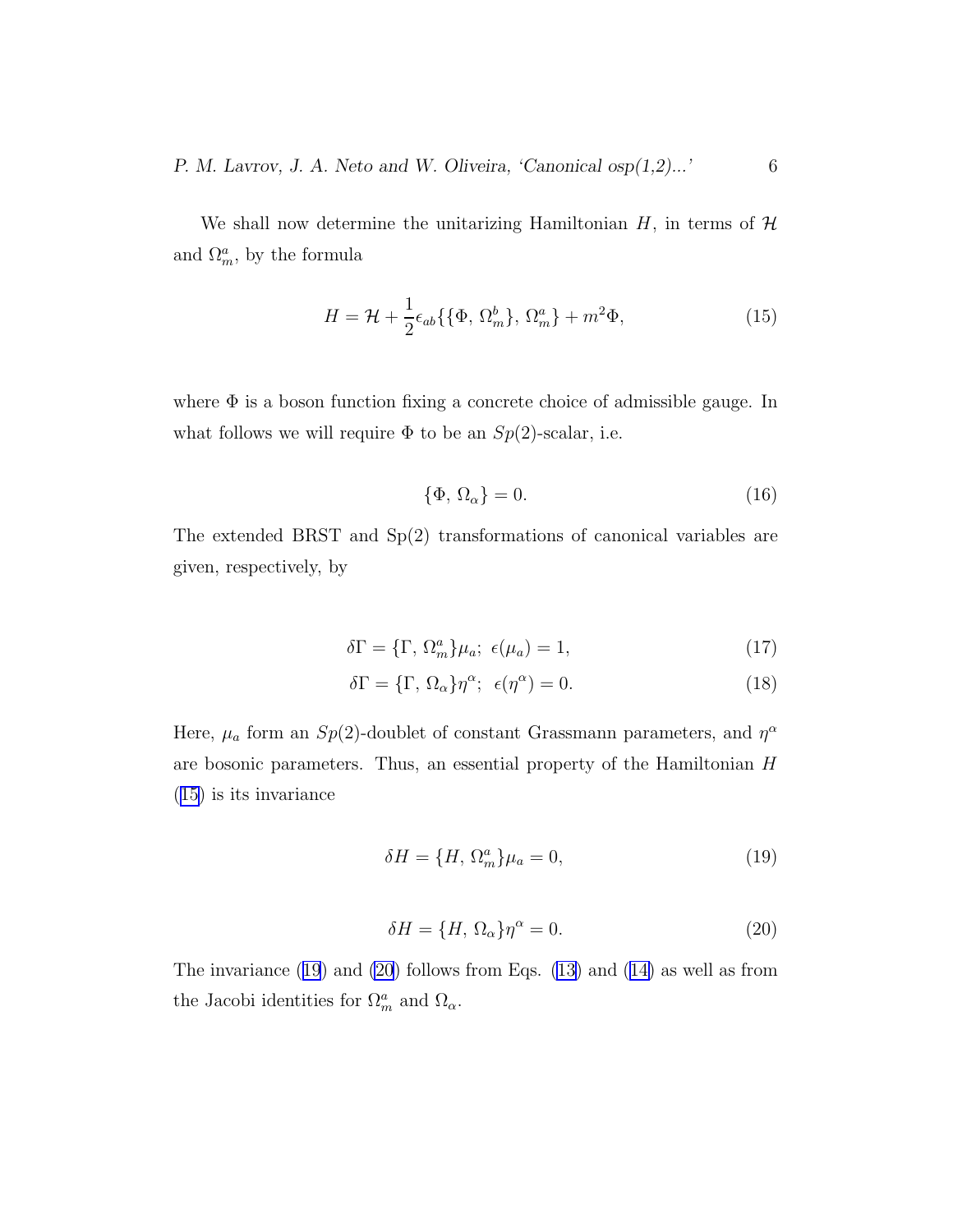#### <span id="page-6-0"></span>3 Gauge dependence and Ward identities

Let us define the vacuum functional  $Z_{\Phi}$  in terms of the following functional integral:

$$
Z_{\Phi} = \int D\Gamma \exp\left\{\frac{i}{\hbar} \int dt (P_A \dot{Q}^A - H)\right\}.
$$
 (21)

Making a change of the gauge  $\Phi \to \Phi + \Delta \Phi$  in (21), we obtain

$$
Z_{\Phi+\Delta\Phi} = \int D\Gamma \exp\left\{\frac{i}{\hbar} \int dt (P_A \dot{Q}^A - H -\frac{1}{2} \epsilon_{ab} \{ \{\Delta\Phi, \Omega_m^b\}, \Omega_m^a \} - m^2 \Delta\Phi) \right\}.
$$
 (22)

The term  $\frac{1}{2}\epsilon_{ab} \{\{\Delta \Phi, \Omega_m^b\}, \Omega_m^a\}$  in (22) can be compensated for by the change of integration variables  $\Gamma \longrightarrow \Gamma + \delta \Gamma$ , where

$$
\delta\Gamma = \frac{i}{2\hbar} \{\Gamma, \,\Omega_m^a \} \epsilon_{ab} \{\Omega_m^b, \,\Delta\Phi \}.
$$
 (23)

On the other hand, it is impossible to cancel the term  $m^2\Delta\Phi$  by using trans-formations of the form [\(18\)](#page-5-0) with any functions  $\eta^a$  due to the fact that matrices  $\sigma_{\alpha}$  are traceless.

By comparison with (21), we find that the term  $m^2\Delta\Phi$  violates the independence of the vacuum functional  $Z_{\Phi}$  from the choice of gauge. Hence,  $Z_{\Phi+\Delta\Phi} \neq Z_{\Phi}$ , and therefore in the case  $m \neq 0$  the  $S-matrix$  within the formalism of canonical  $osp(1, 2)$  quantization becomes gauge-dependent. Taking the limit  $m \to 0$ , the gauge independence of the  $S - matrix$  and vacuum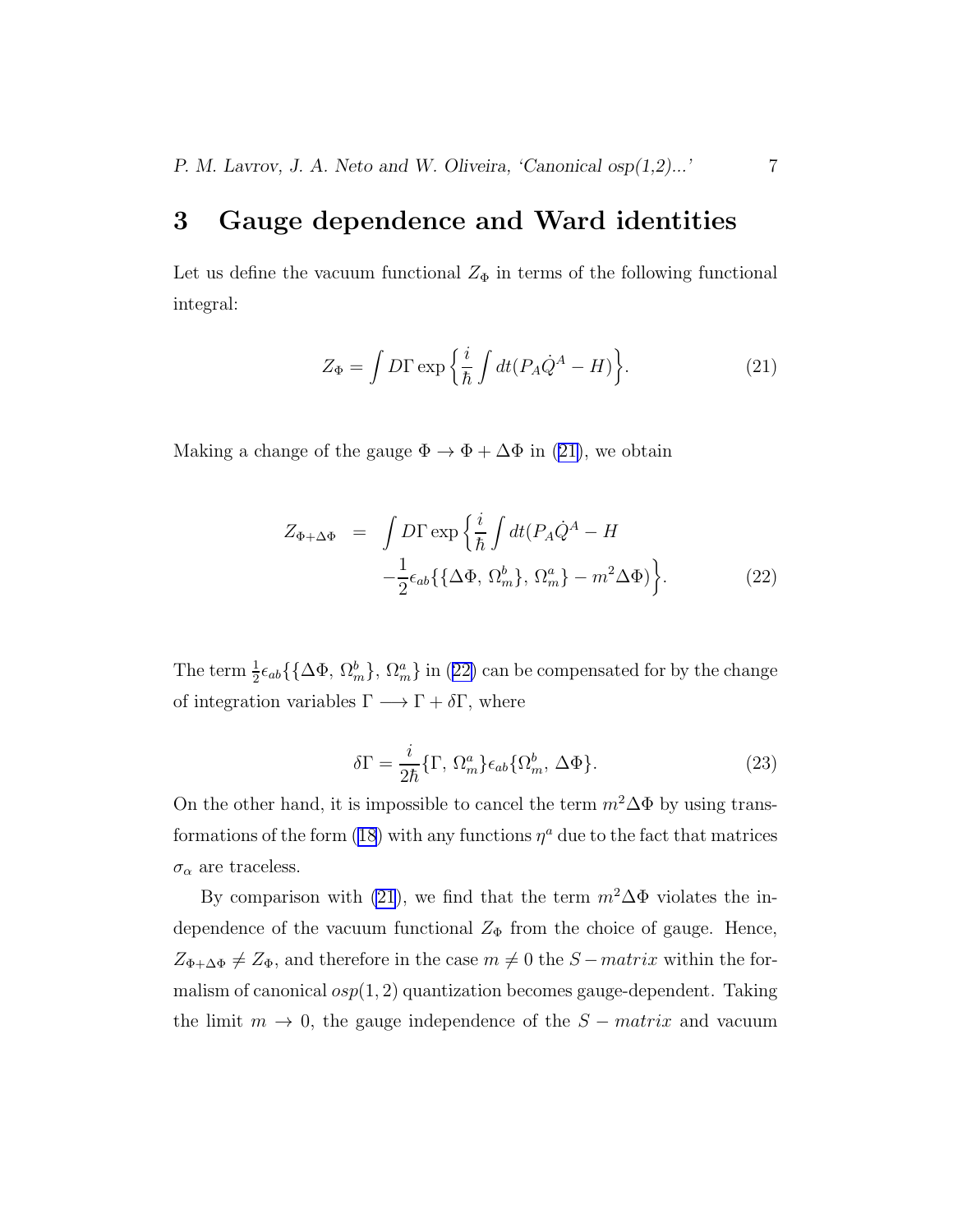<span id="page-7-0"></span>functional [\(21](#page-6-0)) are restored. Moreover, in this limit the vacuum functional  $(21)$  $(21)$  is reduced to the well-known answer of the generalized canonical  $Sp(2)$ formalism[[1, 2\]](#page-9-0).

Finally, we shall derive the Ward identities. To begin with, we assume that the  $Sp(2)$ -symmetries are realized on the variables  $\Gamma$  as rotations of  $\Gamma$ with respect to the  $Sp(2)$  index only

$$
\{\Gamma, \Omega_a\} = \Sigma_a \cdot \Gamma,\tag{24}
$$

where  $\Sigma_a$  is a constant matrix. In fact, this is a requirement that the transformations realized on the canonical variables form a closed algebra. Let us also consider the generating functional

$$
Z(J, \Gamma_a^*, \bar{\Gamma}) = \int D\Gamma \exp\left\{\frac{i}{\hbar} \int dt (P_A \dot{Q}^A - H + J\Gamma + \Gamma_a^* \{\Gamma, \Omega_m^a\} + \frac{1}{2} \bar{\Gamma} \epsilon_{ab} \{\{\Gamma, \Omega_m^b\}, \Omega_m^a\} )\right\}.
$$
 (25)

Given the above generating functional, the Green functions of the theory with the Hamiltonian H are calculated through taking derivatives with respect to the sources J for  $\Gamma_a^* = \overline{\Gamma} = J = 0$ . In (25) we have introduced additional sources  $\Gamma_a^*$  to the transformation  $\{\Gamma, \Omega_m^a\}$  and a source  $\overline{\Gamma}$  to the generator 1  $\frac{1}{2}\epsilon_{ab} \{\{\Gamma, \Omega_m^b\}, \Omega_m^a\}\}.$  We shall now make the change of variables (17) in the functional integral  $(25)$ . Using the invariance property of  $H(14)$  $H(14)$  as well as the fact that the Berezinian of this change is equal to  $\exp\{-\int dt\{\Omega_m^a, \mu_a\}\}=1$ , we obtain the following Ward identities for the generating functional  $Z$  in (25):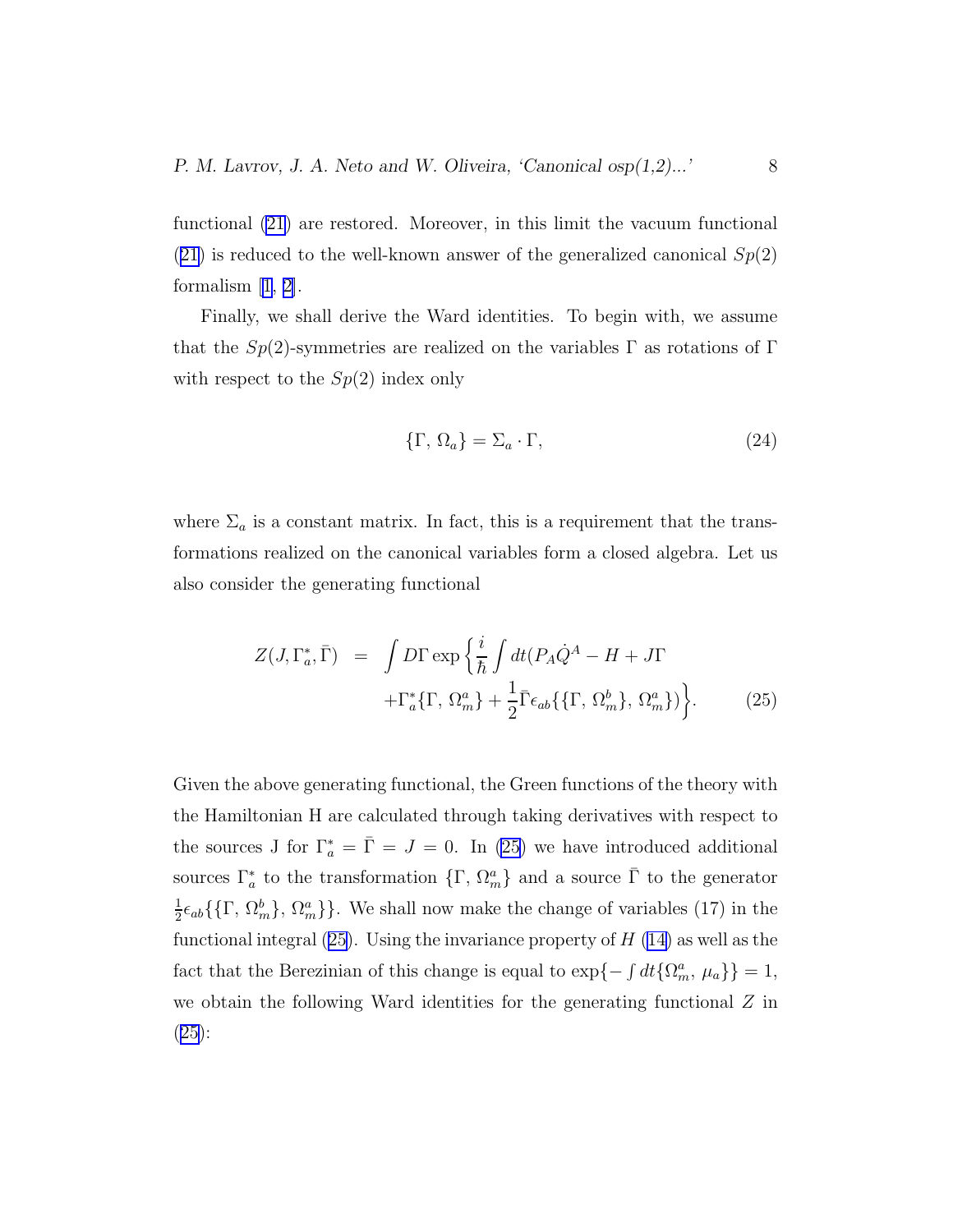P. M. Lavrov, J. A. Neto and W. Oliveira, 'Canonical osp $(1,2)$ ...' 9

$$
J\frac{\delta Z}{\delta \Gamma_a^*} - \epsilon^{ab} \Gamma_b^* \frac{\delta Z}{\delta \bar{\Gamma}} + \frac{1}{2} m^2 (\sigma^{\alpha})^{ab} \Gamma_b^* \Sigma_\alpha \frac{\delta Z}{\delta J} + \frac{1}{2} m^2 \bar{\Gamma} \frac{\delta Z}{\delta \Gamma_a^*} + \frac{1}{2} m^2 (\sigma^{\alpha})^a{}_b \bar{\Gamma} \Sigma_\alpha \frac{\delta Z}{\delta \Gamma_b^*} = 0. \quad (26)
$$

In the functional integral [\(25\)](#page-7-0) we shall make the change of variables [\(18](#page-5-0)). With allowance for the invariance of  $H$  and the fact that the Berezinian of this change is equal to unity, we obtain the following Ward identities for the generating functional Z in([25\)](#page-7-0):

$$
J\Sigma_{\alpha} \frac{\delta Z}{\delta J} + \Gamma_{a}^{*} \Sigma_{\alpha} \frac{\delta Z}{\delta \Gamma_{a}^{*}} + \bar{\Gamma} \Sigma_{\alpha} \frac{\delta Z}{\delta \bar{\Gamma}} = 0.
$$
 (27)

#### 4 Conclusion

In this paper we have considered a possibility to generalize the canonical version of extended BRST quantization [\[1](#page-9-0), [2](#page-9-0), [3\]](#page-9-0), i.e. by extending it to a canonical  $osp(1, 2)$  quantization. This generalized canonical quantization can be considered as a canonical counterpart to the  $osp(1, 2)$  - covariant La-grangianquantization [[4](#page-9-0)]. As has been shown above, the  $osp(1, 2)$  symmetry group permits introducing mass terms without breaking the extended BRST symmetry. Mass terms are important as a means applied to solve the problem of infrared divergences. Following this consistent formulation of  $\exp(1,2)$ approach, we have shown that the vacuum functional and S-matrix with massive field terms are no longer gauge-invariant. Thus, it is evident that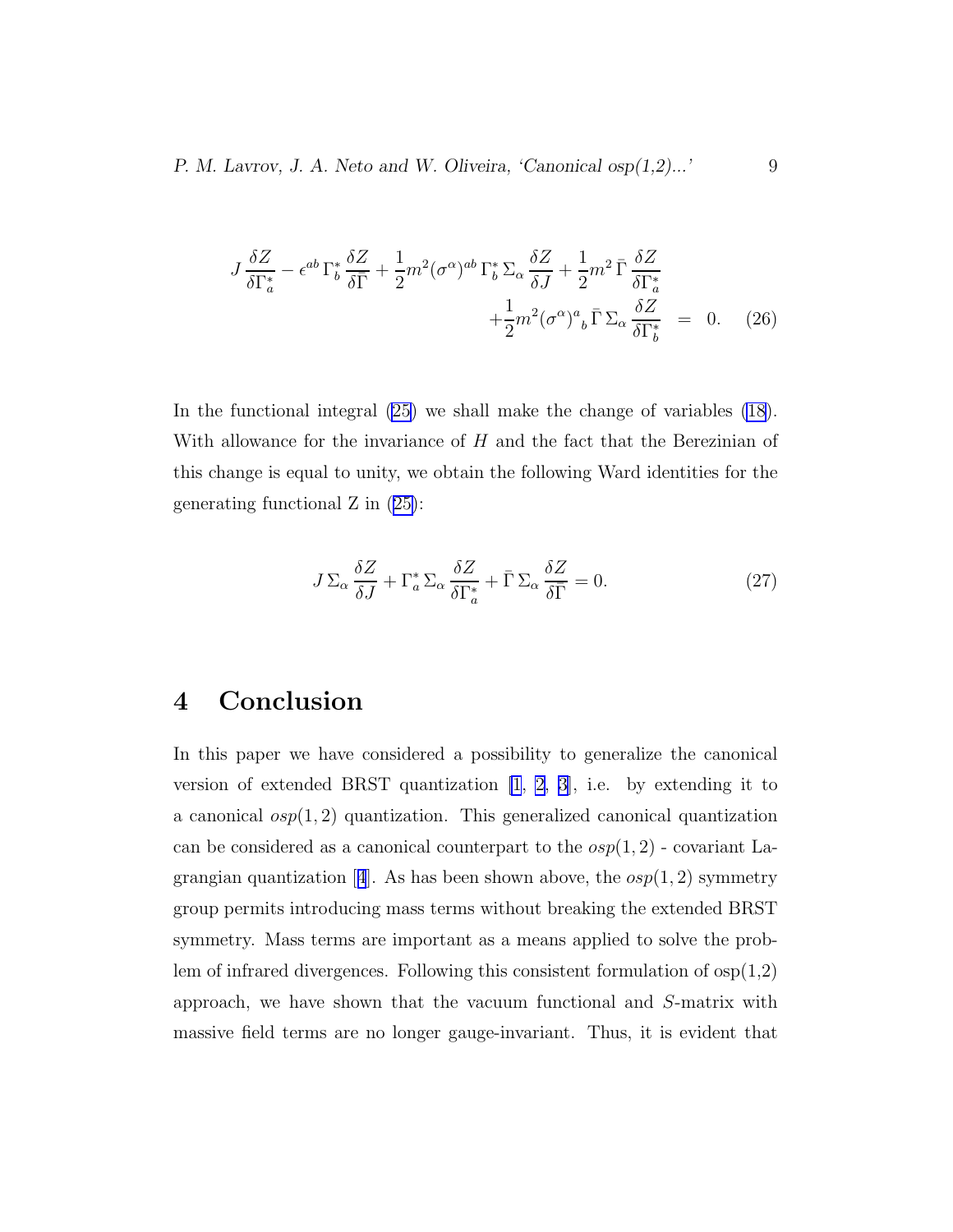<span id="page-9-0"></span>after performing the renormalization procedure we need to take the massless limit in order to get sensible physical answers because, in any case, physical results do not depend on the gauge.

### 5 Acknowledgments

The work has been supported in part by FAPEMIG, Brazilian Research Council. One of the authors (PML) appreciates partial support from FAPEMIG grant code number CEX-1308/97. The work of PML has also been supported by the grant of Ministry of General and Professional Education of Russian Federation in field of Basic Natural Sciences, as well as by the grants INTAS 96-0308 and RFBR-DFG 96-02-00180. The authors are grateful to the referee for critical remarks.

#### References

- [1] I.A. Batalin, P.M. Lavrov and I.V. Tyutin, J.Math.Phys.31 (1990) 6.
- [2] I.A. Batalin, P.M. Lavrov and I.V. Tyutin, J.Math.Phys.31 (1990) 2708.
- [3] I.A. Batalin, P.M. Lavrov and I.V. Tyutin, Int.J.Mod.Phys. 6 (1990) 3599.
- [4] B. Geyer, P.M. Lavrov and D. Mülsch, Acta Phys. Pol. B, 29 (1998) 2637.
- [5] I.A. Batalin, P.M. Lavrov and I.V. Tyutin, J.Math.Phys.31 (1990) 1487.
- [6] I.A. Batalin, P.M. Lavrov and I.V. Tyutin, J.Math.Phys.32 (1991) 532.
- [7] I.A. Batalin, P.M. Lavrov and I.V. Tyutin, J.Math.Phys.32 (1991) 2513.